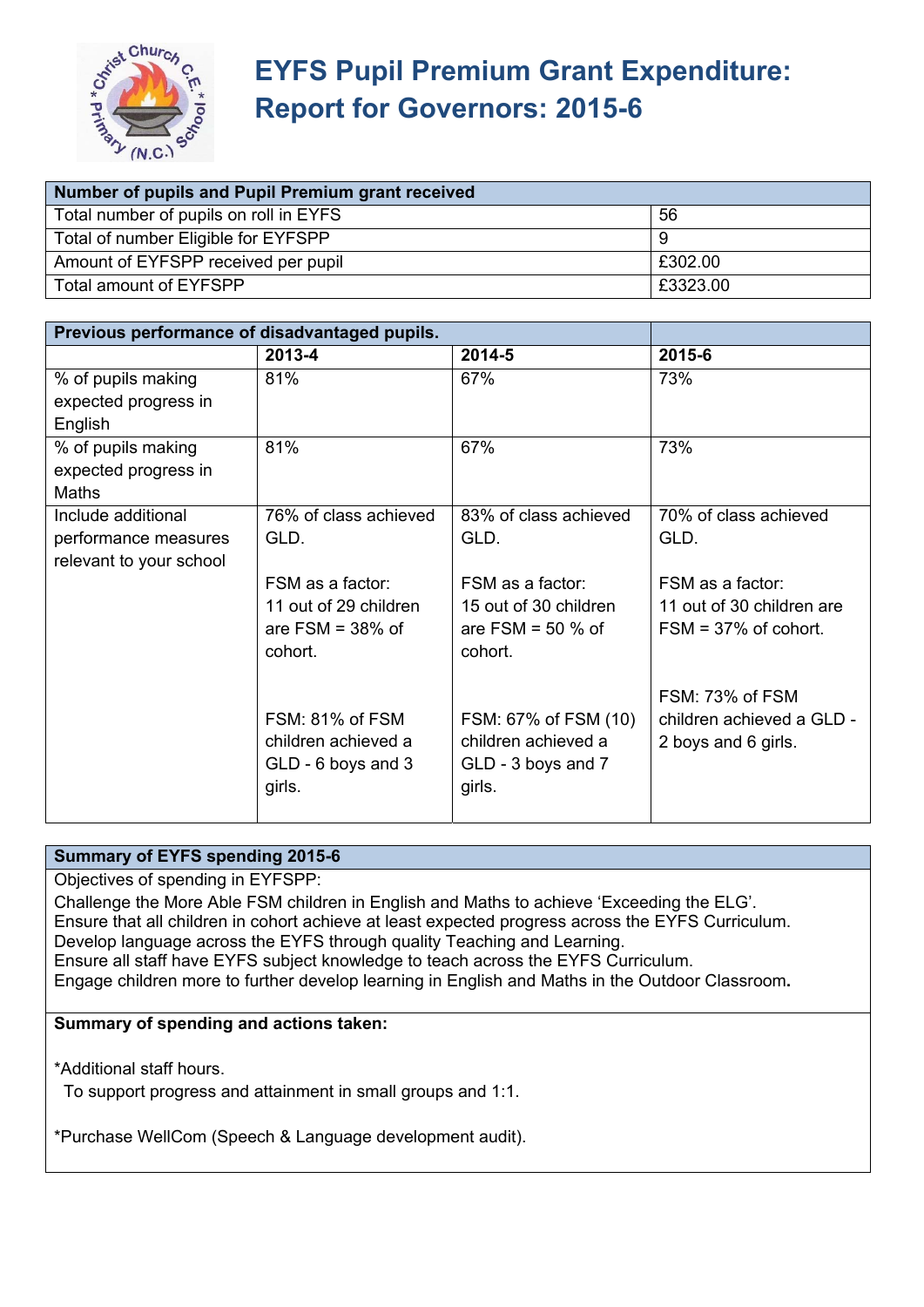

\*Phase Leader to attend EYFS training to support development of the Outdoor Learning Environment.

### **Outcomes to date:**

 **\***WellCom: Children have made excellent progress within Speaking and Listening and this is due to the use of our newly acquired Speech and Language programme. Through carefully administered and monitored teaching children have made accelerated progress and were able in most cases to meet the ELG objectives of the EYFS curriculum. Data showed that, in Nursery 88% & in Reception 30% of children required Speech and language intervention at the start of the year. At the end of the year this percentage had reduced to 32% in Nursery and remained the same in Reception (due to a higher than average SEND percentage and a changing cohort). Standard manager monitoring demonstrates that progress and attainment are developing well. Teaching and Learning is never less than consistently 'Good' and is often better. Data supports this. The Reception GLD for 2015-6 was at 70%, this was above the national average and exceeded the LA average.

 \*Purchase resources to develop the Outdoor Classroom: This has had a huge impact on teaching and Learning, with children having opportunities to take their learning outside. Careful auditing of resources meant that we were able to purchase items that would support the GLD areas of the curriculum and further develop the Characteristics of Effective Early Learning by supporting children's growing ability to be resilience and their 'have a go attitude'. This is demonstrated in the 2015-6 data which was above the national average. Our Understanding the World (which is based entirely on being able to communicate verbally) data based on children's attainment of meeting the national age expectation at the start of Nursery and Reception was 28% in Nursery and in Reception was 43%. At the end of the year these figures were 81% & 74% respectively. This demonstrates excellent progress and attainment across the curriculum.

 \*Further develop Teaching and Learning in EYFS: The leader of EYFS attended ECCERs training and this is to be rolled out across the EYFS, it will complement our EYFS pedagogy of 'Planning in the Moment'. ECCERs will be used as a self - evaluation tool for teaching and learning in the EYFS and once in place (staff currently undergoing training) will expressly detail the EYFS's next steps on its journey towards securing 'Outstanding'.

\*Additional staff hours, this enabled us to work with our vulnerable pupils and ensure that they were exposed to a curriculum that was in line with their developmental needs and supported the attainment of their clearly identified next steps. Standard manager monitoring demonstrates that progress and attainment are developing well. Our data demonstrates that teaching and learning is never less than consistently 'Good' and is often better. The Reception GLD for 2015-6 was 70% this was above the national average and exceeded the LA average.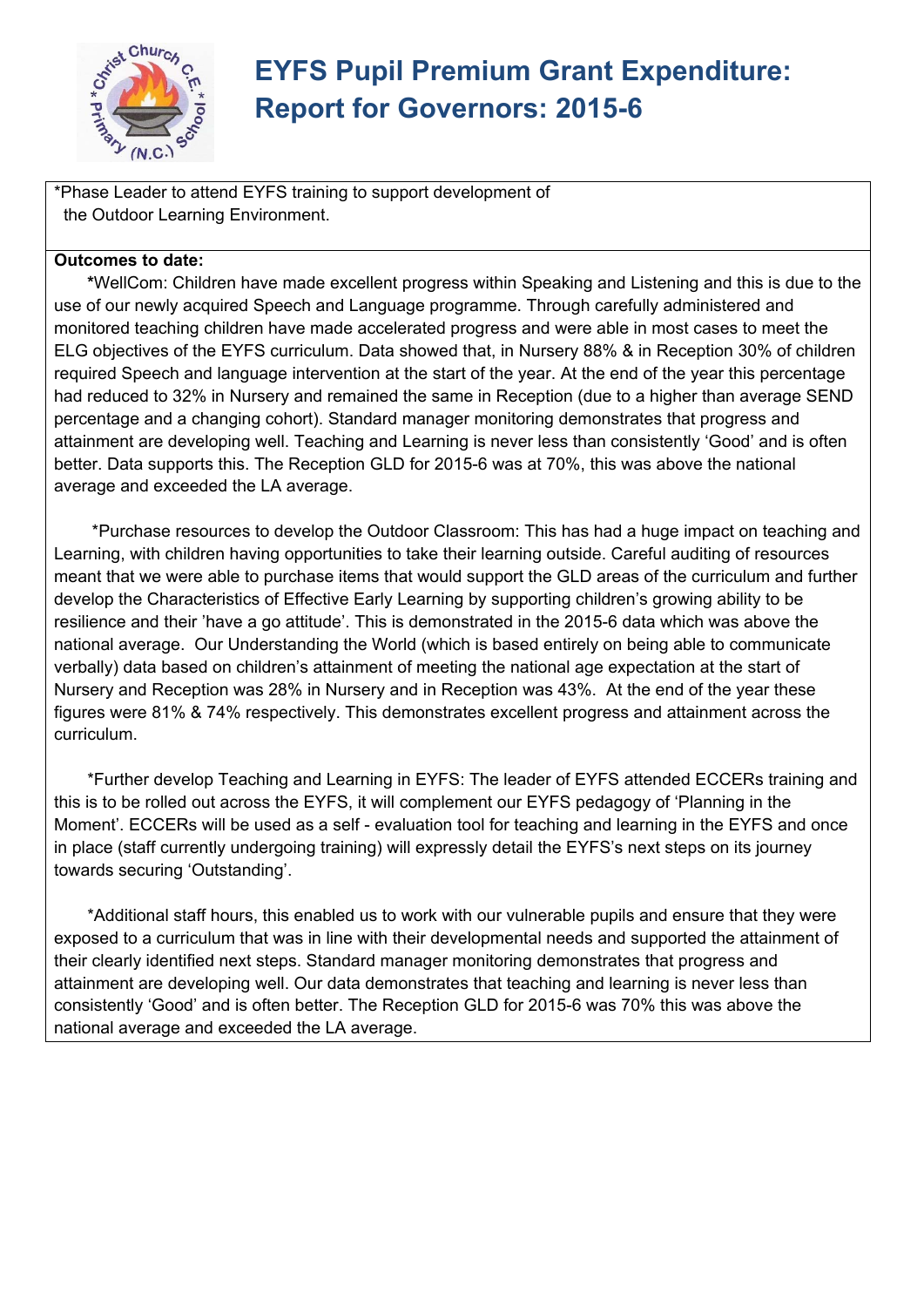

| Record of EYFSPP spending by item/Project 2015-6                                                                                                                                                                                                                                                                                                                                                                            |           |                                                                                                                         |                                                                                                                                                                                                                                                                                                                                                                                                                                                                                                                                                                 |
|-----------------------------------------------------------------------------------------------------------------------------------------------------------------------------------------------------------------------------------------------------------------------------------------------------------------------------------------------------------------------------------------------------------------------------|-----------|-------------------------------------------------------------------------------------------------------------------------|-----------------------------------------------------------------------------------------------------------------------------------------------------------------------------------------------------------------------------------------------------------------------------------------------------------------------------------------------------------------------------------------------------------------------------------------------------------------------------------------------------------------------------------------------------------------|
| Item/Project                                                                                                                                                                                                                                                                                                                                                                                                                | Cost      | Objective                                                                                                               | Outcome                                                                                                                                                                                                                                                                                                                                                                                                                                                                                                                                                         |
| WellComm                                                                                                                                                                                                                                                                                                                                                                                                                    | £320.00   | Develop<br>language<br>across the<br><b>EYFS through</b><br>quality teaching<br>and learning.                           | Staff trained to use WellComm.<br>Staff used WellComm to audit children's<br>starting points for Speaking and Listening,<br>including our EAL speakers. Vulnerable<br>Pupil Action Plans in place to guide<br>teaching and learning.<br>Progress and attainment was tracked and<br>intervention groups and 1:1 sessions put in<br>place where identified as required.<br>Termly data was analysed to demonstrate<br>impact of WellCom and Vulnerable Pupil<br>Intervention Groups.                                                                              |
| Further Develop the teaching<br>and learning in EYFS: Phase<br>Leader to attend EYFS<br>training to support<br>development of the<br>Environment, Teaching and<br>Learning and Assessment.<br>These knowledge and skills<br>to be disseminated within the<br>EYFS team.                                                                                                                                                     | £534.00   | Ensure all staff<br>have EYFS<br>subject<br>knowledge to<br>teach across<br>the EYFS<br>Curriculum.                     | New curriculum introduced with a rational<br>for Teaching, Learning and Assessment.<br>Staff will be able to provide individual<br>learning programs, observe and document<br>children's learning as it occurs.<br>Assessment fed into our data and enabled<br>us to monitor the impact of our practice.<br>Pupil Progress meetings with Senior<br>Leadership Team supported team to<br>analyse data and identify areas within<br>children's progress and attainment for<br>development.<br>The areas for improvement were actioned<br>on the EYFS action Plan. |
| Audit resources and<br>purchase equipment to<br>support an Outstanding<br><b>EYFS</b> curriculum:<br>We have purchased items to<br>support children's<br>development of Personal,<br>Social and Emotional Skills,<br>Physical Development,<br>Mathematics, Speaking and<br>Listening & the development<br>of English as an additional<br>language skills. We have<br>included within this,<br>resources that will encourage | £2,441.00 | Engage<br>children more<br>to further<br>develop<br>learning in<br>English and<br>Maths in the<br>Outdoor<br>Classroom. | Children have had greater opportunities to<br>develop their understanding, skills and<br>knowledge in the outdoor classroom.<br>Children's language skills and breadth of<br>vocabulary has grown as children began to<br>use newly acquired language in their play<br>and interactions.<br>Children were observed seen applying<br>newly learnt skills and applying previous<br>learning in their play across the EYFS<br>curriculum.                                                                                                                          |